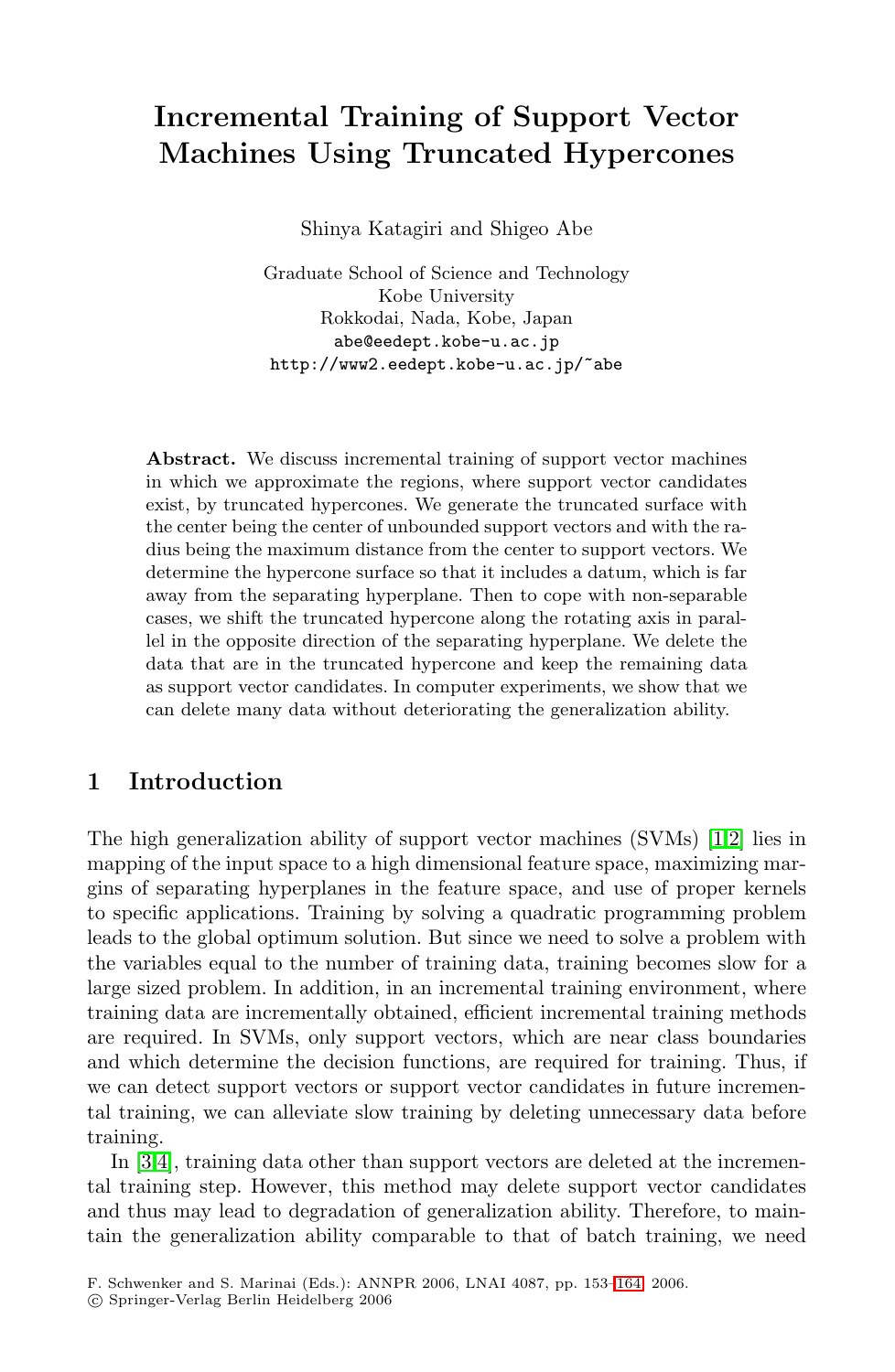to retain support vector candidates. Under the assumption that the separating hyperplane after incremental training does not change much, in [5] support vector candidates are selected from the data that are near the separating hyperplane. But if the separating hyperplane rotates after retraining, this method may fail in keeping support vector candidates. To cope with the rotation of separating hyperplanes, in [6,7] class regions are approximated by hyperspheres using one-class SVMs [8] and data near hyperspheres are kept as support vector candidates.

In this paper, we propose an incremental training method that is robust for rotation of separating hyperplanes, approximating the regions for support vector candidates by truncated hypercones. Since support vectors are at the vertexes of convex hulls, we can keep support vector candidates if we retain the vertexes of the convex hulls for the classes. But since it is difficult to generate a convex hull in the feature space, and the vertexes that are far away from the convex hull are unlikely to be support vectors in the future, we approximate the region of data that are near the separating hyperplane by truncated hypercones.

For each class, we generate a t[run](#page-3-0)cated surface with the center at the center of unbounded [su](#page-3-1)pport vectors and with the radius being the maximum distance from the center to suppo[rt](#page-8-0) vectors. The rotating axis goes through the center and is perpendicular to the truncated surface. We generate the surface of a hypercone so that it includes the datum that is far away from the separating hyperplane and the distance from the rotating axis is maximum. The data that are inside of the truncated hypercone are deleted and the remaining data are kept as support vector candidates.

In Section 2, we summarize SVMs and in Section 3, we explain two conventional methods. Then in Section 4, we propose an incremental training method using truncated hypercones and in Section 5 we compare our proposed method and the conventional methods from the standpoint of generalization ability and the deletion ratio of training data.

# **2 Support Vector Machines**

In SVMs, the input **x** is mapped into the high dimensional feature space using the mapping function  $\phi(\mathbf{x})$ . For M input-output pairs  $(\mathbf{x}_i, y(\mathbf{x}_i))$ ,  $i = 1, ..., M$ , let  $y(\mathbf{x}_i) = 1$  if  $\mathbf{x}_i$  belongs to class 1, and  $y(\mathbf{x}_i) = -1$  if  $\mathbf{x}_i$  belongs to class 2. We consider the following decision function in the feature space:

$$
f(\phi(\mathbf{x})) = \mathbf{w}^T \phi(\mathbf{x}) + b,\tag{1}
$$

where **w** is a coefficient vector, b is a bias term, and if  $\bf{x}$  is correctly classified,  $y(\mathbf{x}_i) f(\phi(\mathbf{x}_i)) > 0$ . If all the training data are correctly classified,  $f(\phi(\mathbf{x})) = \mathbf{0}$  is called *separating hyperplane* and the minimum distance between the separating hyperplane and the training data is called *margin*.

In SVMs, the separating hyperplane is determined so that the margin is maximized while minimizing the classification error of the training data: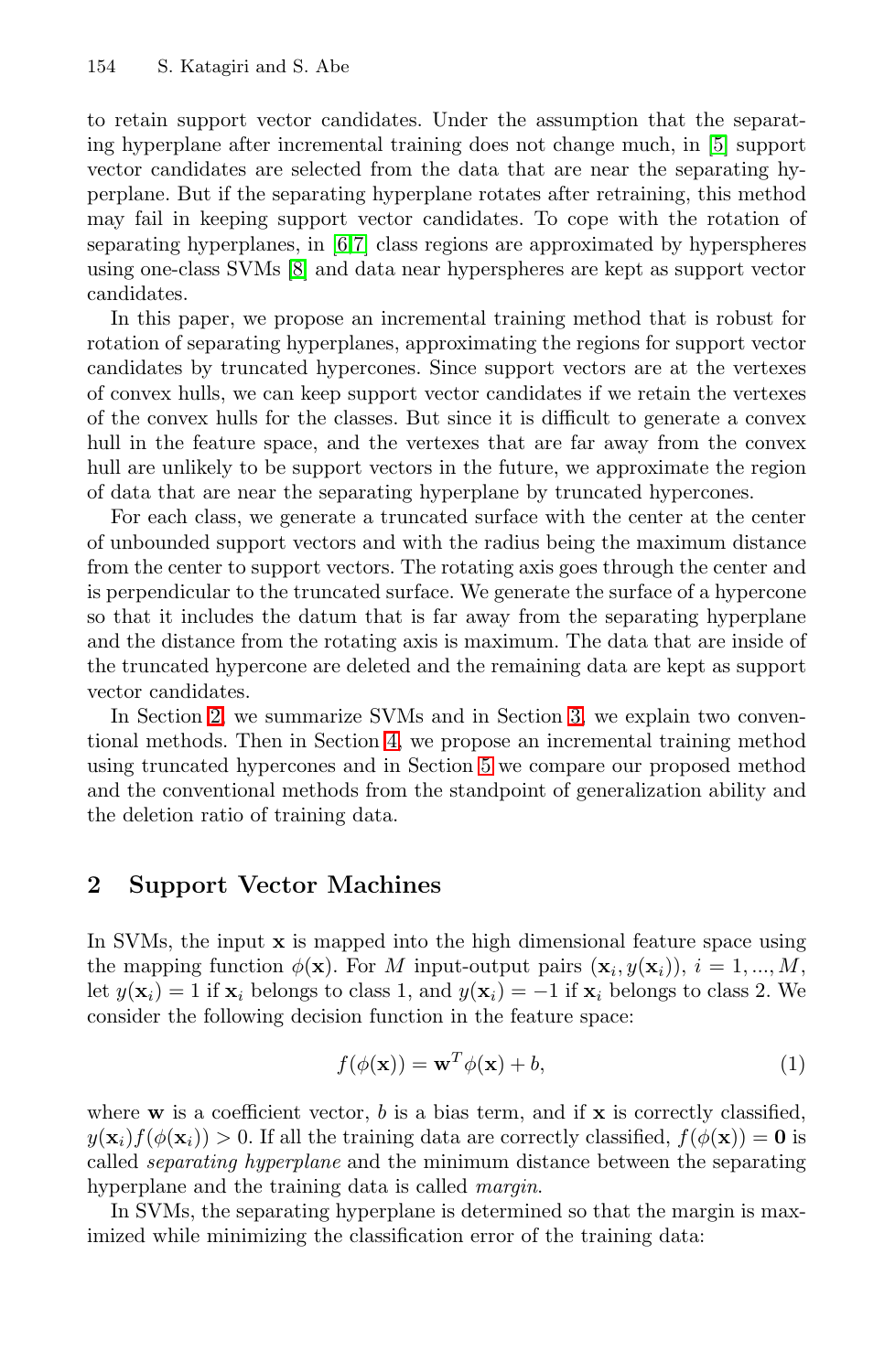Minimize

$$
Q(\mathbf{w}, \xi) = \frac{1}{2} ||\mathbf{w}||^2 + C \sum_{i=1}^{M} \xi_i
$$
 (2)

subject to

$$
y(\mathbf{x}_i)(\mathbf{w}^T\phi(\mathbf{x}_i) + b) \ge 1 - \xi_i \quad \text{for} \quad i = 1, ..., M,
$$
 (3)

where  $C$  is a margin parameter to control the tradeoff between maximization of margins and minimization of classification errors and ξ*<sup>i</sup>* are slack variables associated with **x***i*.

Introducing the Lagrange multipliers, the following dual problem is obtained:

Maximize

$$
Q(\boldsymbol{\alpha}) = \sum_{i=1}^{M} \alpha_i - \frac{1}{2} \sum_{i,j=1}^{M} y(\mathbf{x}_i) y(\mathbf{x}_j) \alpha_i \alpha_j K(\mathbf{x}_i, \mathbf{x}_j)
$$
(4)

subject to

$$
\sum_{i=1}^{M} y(\mathbf{x}_i) \alpha_i = 0, \quad 0 \le \alpha_i \le C.
$$
 (5)

Here  $K(\mathbf{x}, \mathbf{x}')$  is called *kernel function*:

$$
K(\mathbf{x}, \mathbf{x}') = \phi(\mathbf{x})^T \phi(\mathbf{x}'). \tag{6}
$$

In our study we use polynomial kernels with degree d:

$$
K(\mathbf{x}, \mathbf{x}') = (\mathbf{x}^T \mathbf{x}' + 1)^d,\tag{7}
$$

and RBF (Radial Basis Function) kernels:

$$
K(\mathbf{x}, \mathbf{x}') = \exp(-\gamma ||\mathbf{x} - \mathbf{x}'||^2),\tag{8}
$$

where  $\gamma > 0$ .

For the solution of (4) and (5), if  $\alpha_i > 0$ ,  $\mathbf{x}_i$  are called *support vectors*. Especially if  $\alpha_i = C$ , *bounded support vectors* and if  $0 < \alpha_i < C$ , *unbounded support vectors*. The most important characteristic is that we can obtain the same solution using only support vectors.

Using support vectors, the decision function is expressed by

$$
f(\phi(\mathbf{x})) = \sum_{i \in S} y(\mathbf{x}_i) \alpha_i K(\mathbf{x}_i, \mathbf{x}) + b,
$$
\n(9)

where  $S$  is the support vector indices and **w** is given by

$$
\mathbf{w} = \sum_{j \in S} y(\mathbf{x}_j) \alpha_j \phi(\mathbf{x}_j). \tag{10}
$$

Margin  $\delta$  is given by

$$
\delta = \frac{1}{||\mathbf{w}||} = \frac{1}{\sqrt{\sum_{j,k \in S} y(\mathbf{x}_j) y(\mathbf{x}_k) \alpha_j \alpha_k K(\mathbf{x}_j, \mathbf{x}_k)}}.
$$
(11)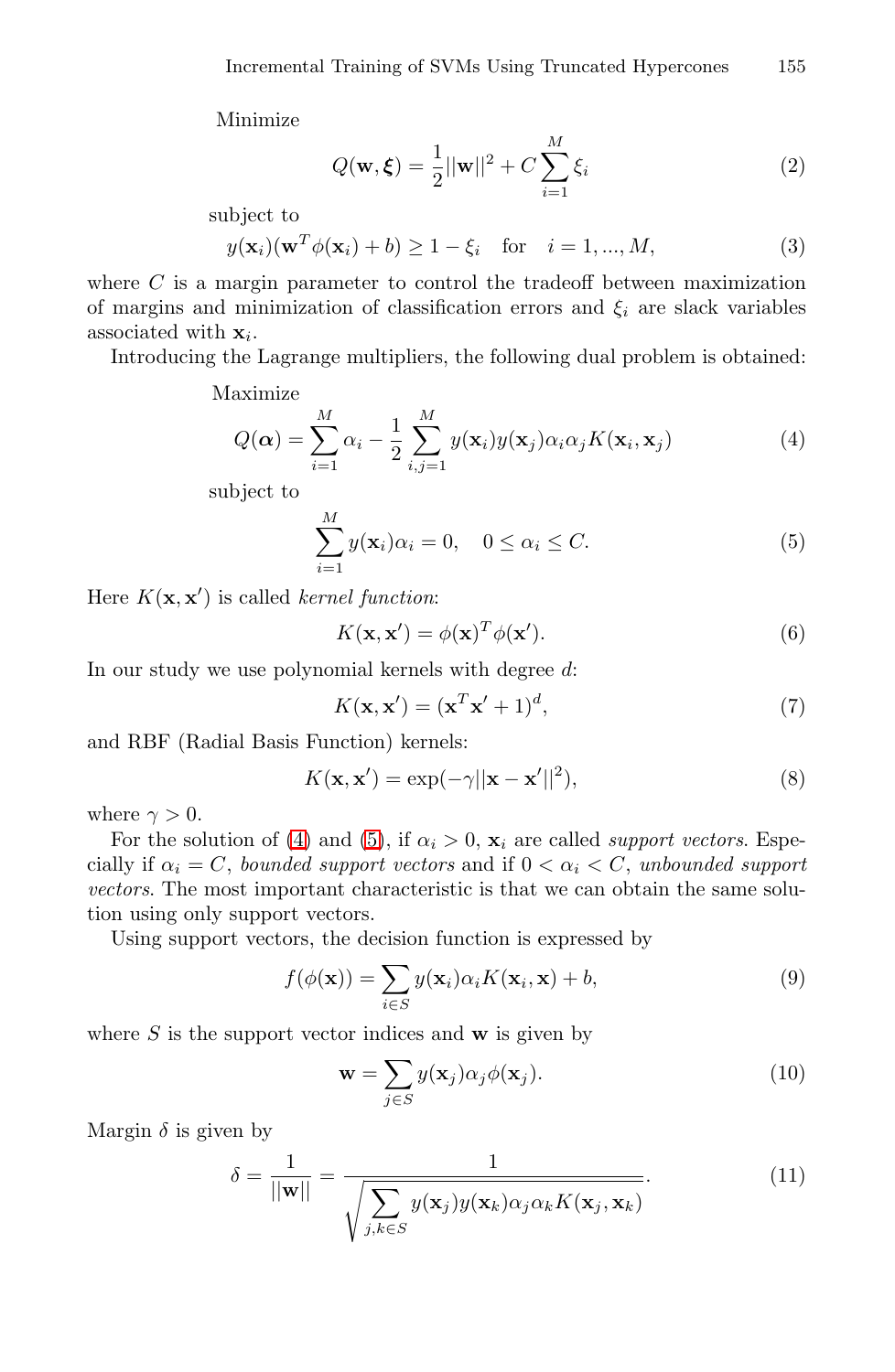# <span id="page-3-0"></span>**3 Conventional Incremental Training Methods**

In [5], support vector candidates are selected if

$$
y(\mathbf{x})f(\phi(\mathbf{x})) \le \beta + 1\tag{12}
$$

is satisfied, where  $\beta$ (> 0) is a user defined parameter. If the separating hyperplane does not change much after retraining, future support vectors are kept by (12). But if the separating hyperplane rotates after retraining, support vector candidates tend to be deleted if the value of  $\beta$  is not properly selected.

In [6,7], concentric hyperspheres are used to approximate the regions for support vector candidates.

<span id="page-3-1"></span>For class  $j$  ( $j = 1, 2$ ), we generate the minimum-volume hypersphere with radius  $R_i$  that includes all the training data in that class. Then we generate a concentric hypersphere with radius  $\rho R_j$ , where  $\rho (0 < \rho < 1)$  is a user defined parameter. Then we generate a hypercone with the vertex at the center of the hypersphere, which opens on the opposite side of the separating hyperplane. The openness of the hypercone is controlled by the angle,  $\theta$  (−90 <  $\theta$  < 90), between the surface of the hypercone and the hyperplane that goes thorough the vertex of the hypercone and that is parallel to the separating hyperplane. We delete data that are inside of the hypersphere with radius  $\rho R_i$  or in the hypercone unless they are not support vectors.

# **4 Propos[ed](#page-4-0) Method**

# **4.1 Relations Between Support Vector Candidates and Vertexes of Convex Hulls**

We consider what data should we keep to cope with the rotation of the separating hyperplane when data are added. To make matters simple we consider the separable case shown in Fig. 1. In the figure, the regions of the two classes are shown as convex hulls. The optimal separating hyperplane for this problem is shown in the figure. Now suppose that data are added but that these data are not in the regions of different classes. Then the separating hyperplane after incremental training will exist in the shaded region. Thus the data, which are the vertexes of the convex hulls and which are in the shaded region, are support vector candidates. Therefore, if we keep all the data that are vertexes, we can hold all the support vector candidates.

However, since usually we map the input space into the feature space and we do not explicitly treat variables in the feature space, generation of convex hulls is very difficult. In addition, by this method, redundant data on the vertexes that are far away from the separating hyperplane will be retained, which is inefficient. Thus, to solve this problem, we use truncated hypercones, which include the vertexes of the convex hulls but delete data that are far away from the separating hyperplane.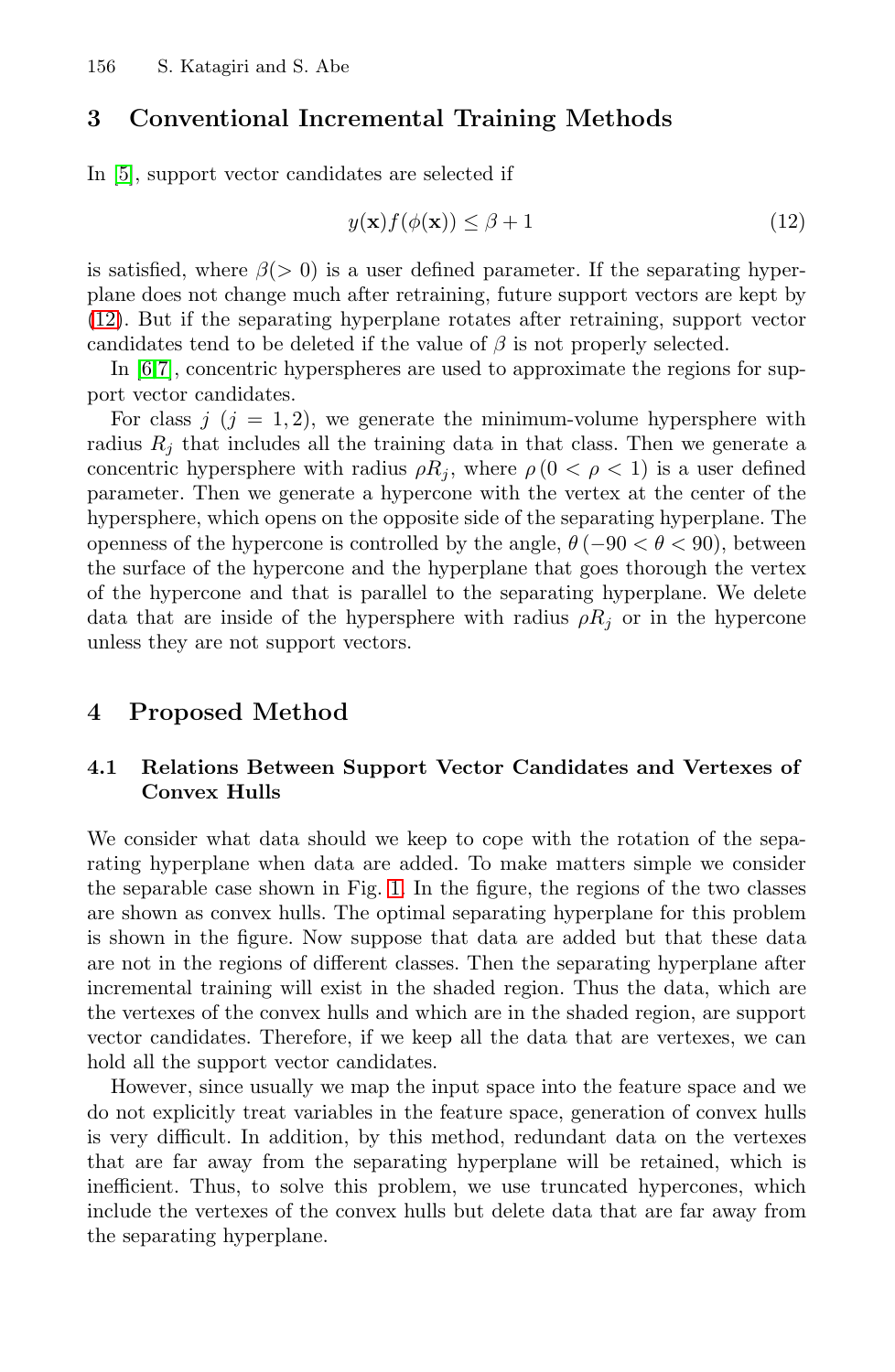

<span id="page-4-0"></span>**Fig. 1.** Possible locations of separating hyperplanes and vertexes of convex hulls

### **4.2 Data Deletion Using Truncated Hypercones**

Consider the case where a classification problem is linearly separable in the feature space as shown in Fig. 2. To keep the data whose images are near the separating hyperplane, we generate the trun[ca](#page-4-1)ted hypercones as shown in the figure and delete the data whose images are inside of the truncated hypercones. Data in black disks are retained and data in white disks are deleted.

Now we explain how to generate truncated hypercones. First, we generate truncated surface, whose center is the mean vector of mapped support vectors and the radius  $r_i$  ( $j = 1, 2$ ) is the maximum distance among the distances from the center to mapped support vectors. The rotating axis is the line that goes through the center and that is perpendicular to the separating hyperplane. If there is only one support vector like the right class in Fig. 2, a truncated hypercone shrinks to a hypercone with the mapped support vector being the center and with radius  $r_2 = 0$ .

For each class, among the mapped data whose distances from the separating hyperplane are longer than that of the class center of mapped training data, calculate the maximum distance from the rotating axis,  $R_i$  ( $i = 1, 2$ ). Use this as the radius that determine the slope of the truncated hypercone and generate the truncated hypercone. The reason why we exclude the mapped data that are nearer to the separating hyperplane than the class center of mapped training data is that these data are consider to be the candidate of support vectors.

<span id="page-4-1"></span>

**Fig. 2.** Deletion of data using truncated hypercones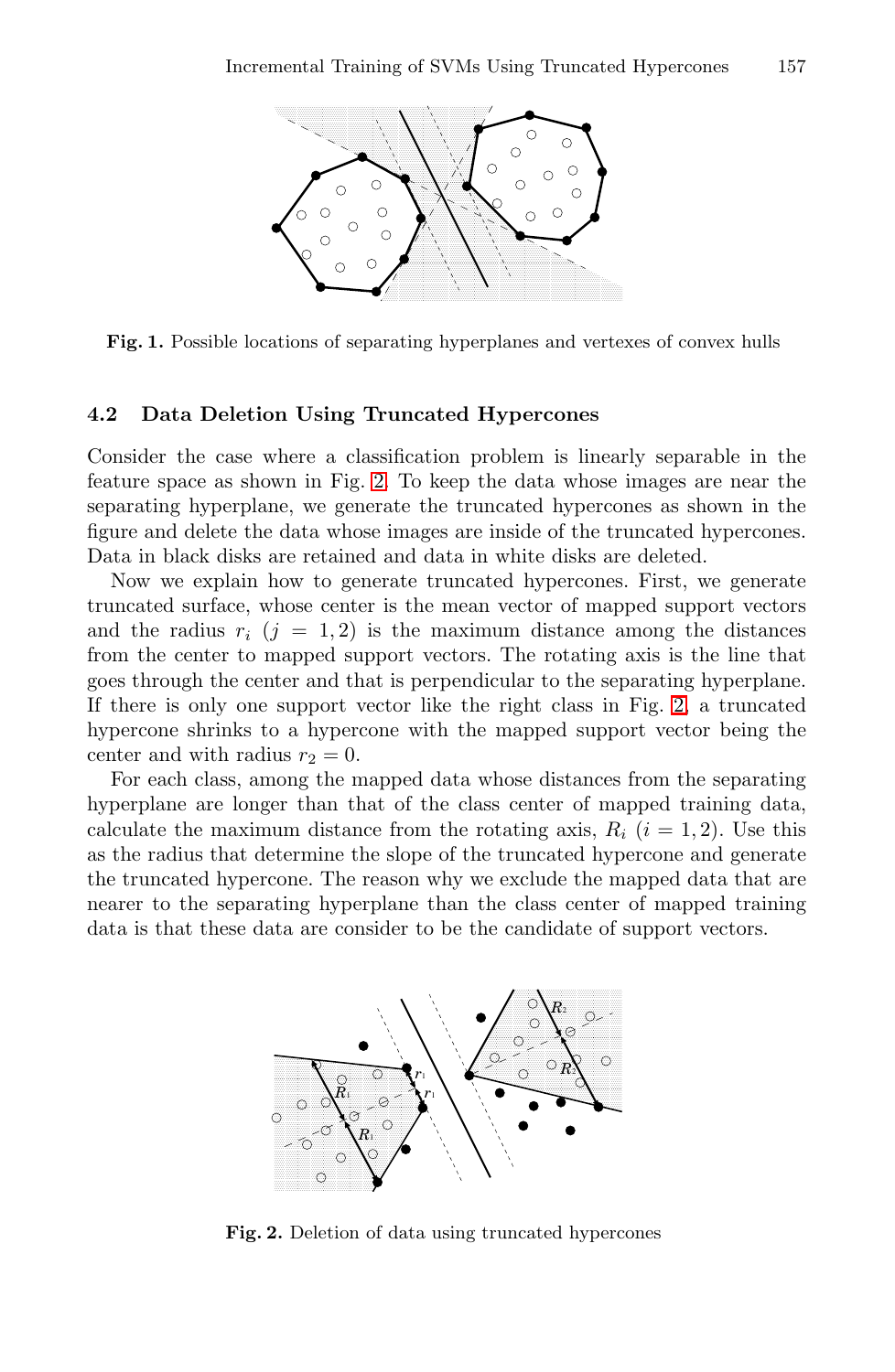Generation of hypercones discussed so far is for separable problems such as shown in Fig. 2. For non-separable problems, mapped data inside of the convex hulls could be support vector candidates. To cope with this, we move the truncated hypercone in parallel along the rotating axis as shown in Fig. 3.



**Fig. 3.** Parallel movement of a truncated hypercone

To control parallel shifts we introduce three parameters:  $f(\mathbf{G}_{\text{fs}})$ , max  $f(\phi(\mathbf{x}))$ , and  $f(\phi(\mathbf{G}_{is}))$ , where  $f(\mathbf{G}_{fs})$  is the output of the decision function for the center vector of the mapped training data that are kept at an incremental training step, max  $f(\phi(\mathbf{x}))$  is the output of the decision function for **x**, whose associated distance from  $\phi(\mathbf{x})$  to the separating hyperplane is the maximum among the data that are kept at an incremental training step, and  $f(\phi(\mathbf{G}_{is}))$  is the output of the decision function for the center vector of the training data added so far. If we calculate  $f(\mathbf{G}_{fs})$  using the data that are added so far we need to keep all the data. Thus,  $f(\phi(\mathbf{G}_{is}))$  is to approximate  $f(\mathbf{G}_{fs})$  calculated using all the data added so far.

Using these parameters we shift hyperplane by  $m_1 \delta (f(\mathbf{G}_{fs}) - 1), m_2 \delta (max$  $f(\phi(\mathbf{x})) - 1$ , or  $m_3 \delta(f(\phi(\mathbf{G}_{is})) - 1)$ , where  $m_1, m_2(0 \le m_2 \le 1)$ , and  $m_3$  are user defined parameters.

The flow of incremental training using truncated hypercones is as follows:

- 1. Train an SVM using the initial training set X*a*.
- 2. Add incremental data set  $X_b$  to  $X_a$ :  $X_a = X_a \cup X_b$ .
- 3. Using the data in  $X_a$  that satisfy  $y(\mathbf{x})f(\phi(\mathbf{x})) \geq 1$ , generate the truncated hypercones and shift them in parallel along rotating axes. If **x** does not satisfy  $y(\mathbf{x})f(\phi(\mathbf{x})) \leq 1$  and  $\phi(\mathbf{x})$  is included in the shifted truncated hypercone, delete **x**:  $X_a = X_a - {\mathbf{x}}$ .
- 4. If there is **x** in  $X_a$  that satisfies  $y(\mathbf{x})f(\phi(\mathbf{x})) \leq 1$ , retrain the SVM.
- 5. Iterate Steps 2, 3, and 4 during incremental training.

In Step 3, we keep the data that satisfy  $y(\mathbf{x})f(\phi(\mathbf{x})) \leq 1$  because they are bounded support vectors and are support vector candidates after training. In Step 4, if there are no data that satisfy  $y(\mathbf{x})f(\phi(\mathbf{x})) \leq 1$ , the separating hyperplane after retraining is the same. Thus, we do not retrain the SVM.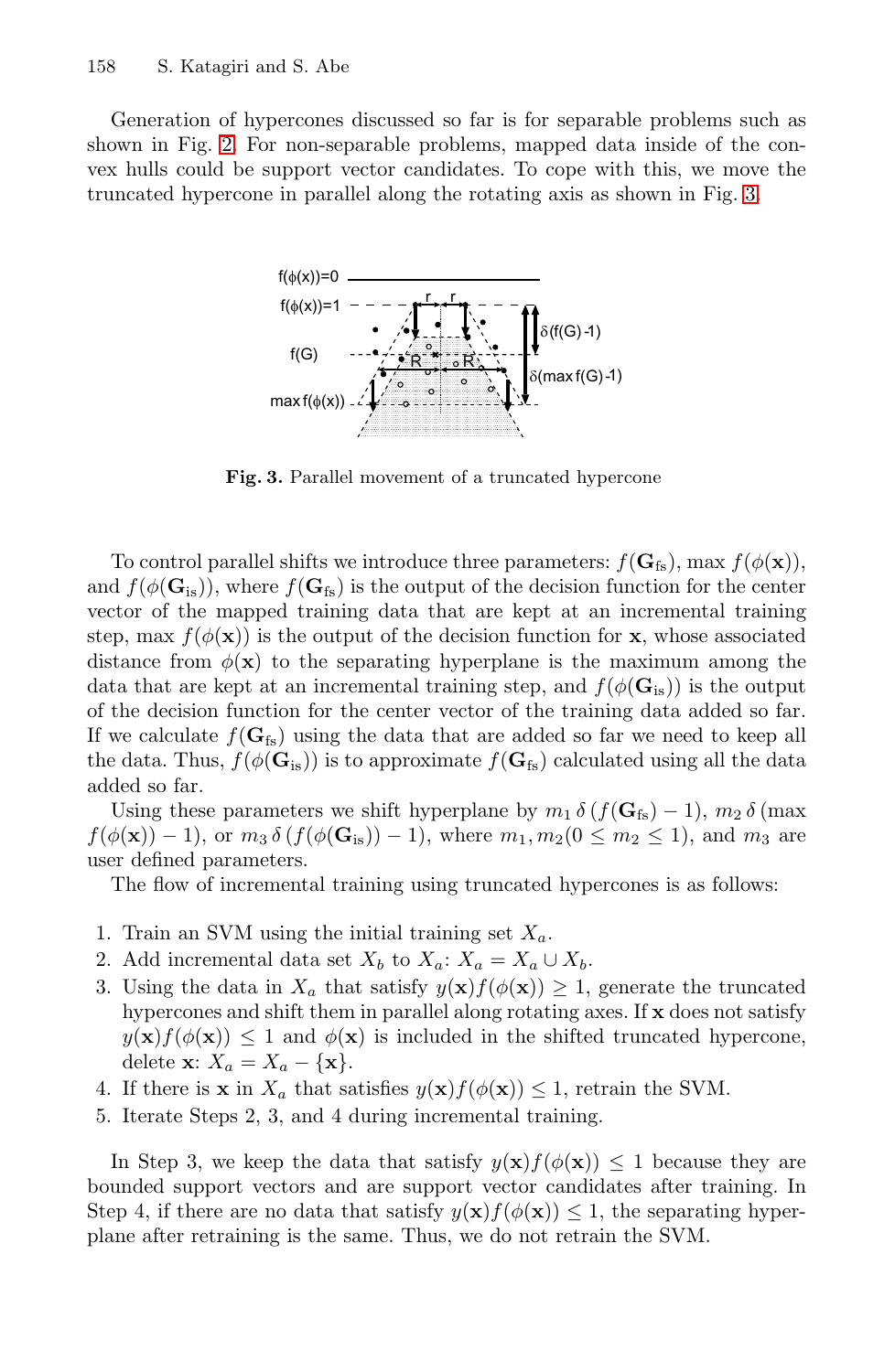## <span id="page-6-0"></span>**4.3 Determination of Inside of Truncated Hypercones**

We judge whether a mapped datum is [insi](#page-6-0)de or outside of a truncated hypercone using  $r_i$  and  $R_i$ .

The center of the truncated surface,  $a_i$ , for class i is given by

$$
\mathbf{a}_{i} = \frac{1}{|S'_{i}|} \sum_{j \in S'_{i}} \phi(\mathbf{x}_{j}), \qquad (13)
$$

where  $S_i$  is the index set of unbounded support vectors for class i and  $|S_i|$  is the number of unbounded support vectors for class i. Using  $(13)$ ,  $r_i$  is given by

$$
r_{i} = \max_{j \in S'_{i}} ||\phi(\mathbf{x}_{j}) - \mathbf{a}_{i}||
$$
  
= 
$$
\max_{j \in S'_{i}} \sqrt{K(\mathbf{x}_{j}, \mathbf{x}_{j}) - \frac{2}{|S'_{i}|} \sum_{k \in S'_{i}} K(\mathbf{x}_{j}, \mathbf{x}_{k}) + \frac{1}{|S'_{i}|^{2}} \sum_{k' \in S'_{i}} \sum_{k \in S'_{i}} K(\mathbf{x}_{k'}, \mathbf{x}_{k})}. (14)
$$

We use the following two center vectors to check if the distance from the separating hyperplane to a mapped datum  $\phi(\mathbf{x})$  is longer than that to the center vector:

1. The use of  $f(\mathbf{G}_{fs})$  and max  $f(\phi(\mathbf{x}))$  for the truncated hypercone shift The center vector in the feature space at an incremental training step is calculated using a set of class i data, X*i*:

$$
\mathbf{G}_{\text{fs}} = \frac{1}{|X_i|} \sum_{j \in X_i} \phi(\mathbf{x}_j). \tag{15}
$$

And the decision function  $f(\mathbf{G}_{\text{fs}})$  is given by

$$
f(\mathbf{G}_{\text{fs}}) = \mathbf{w}^T \mathbf{G}_{\text{fs}} + b = \frac{1}{|X_i|} \sum_{j \in X_i} \sum_{k \in S} y(\mathbf{x}_k) \alpha_k K(\mathbf{x}_j, \mathbf{x}_k) + b.
$$
 (16)

For **x** that satisfies  $y(\mathbf{x})f(\phi(\mathbf{x})) \geq 1$  and  $f(\phi(\mathbf{x})) > f(\mathbf{G}_{fs})$ , we calculate the distance from the rotating axis to  $\phi(\mathbf{x})$  for the possible candidate of the radius of the truncated hypercone.

2. The use of  $f(\phi(\mathbf{G}_{is}))$  for the parallel shift

For the set of data,  $X_{old}$ , that includes the deleted data for class i, let the center vector be  $\mathbf{G}_{old}$ . Assume that a set of data,  $X_{add}$ , is added. Then the center vector, **G**is, after addition is given by

$$
\mathbf{G}_{\rm is} = \frac{1}{|X_{\rm old}| + |X_{\rm add}|} (|X_{\rm old}|\mathbf{G}_{\rm old} + \sum_{k \in X_{\rm add}} \mathbf{x}_k). \tag{17}
$$

In this way, we can update the center vector in the input space without storing deletable data. Although mapping of the center vector into the feature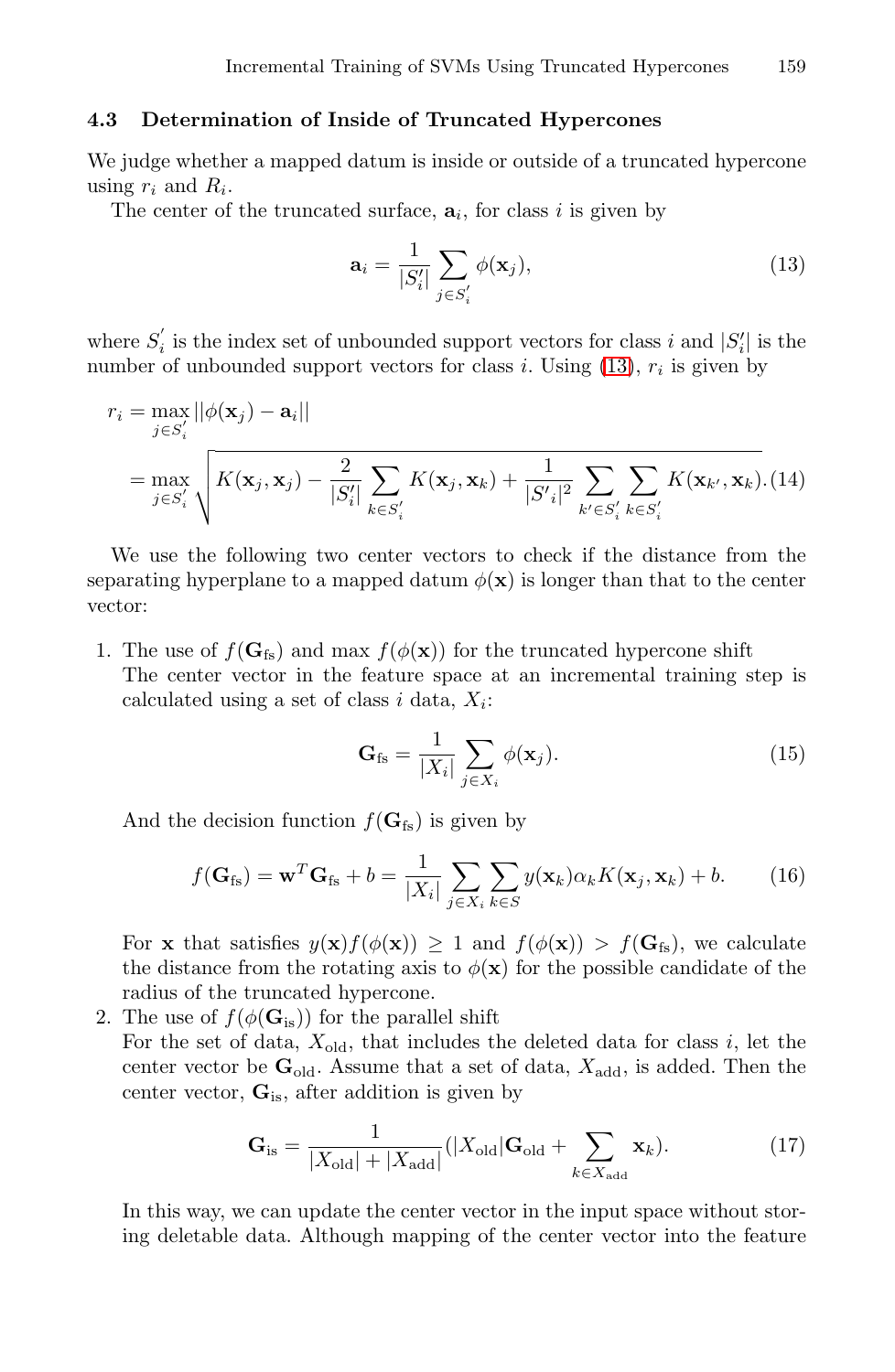space does not coincide with the center vector in the feature space, it could be an approximation. The decision function for **G**is is given by

$$
f(\phi(\mathbf{G}_{\text{is}})) = \mathbf{w}^T \phi(\mathbf{G}_{\text{is}}) + b = \frac{1}{|S|} \sum_{k \in S} y(\mathbf{x}_k) \alpha_k K(\mathbf{G}_{\text{is}}, \mathbf{x}_k) + b. \tag{18}
$$

For **x** that satisfies  $y(\mathbf{x})f(\phi(\mathbf{x})) \ge 1$  and  $f(\phi(\mathbf{x})) > f(\phi(\mathbf{G}_{is}))$ , we calculate the distance between the rotating axis and  $\phi(\mathbf{x})$  for the possible candidate of the radius of the truncated hypercone.

Among **x** that satisfies  $f(\phi(\mathbf{x})) > f(\mathbf{G}_{fs})$  or  $f(\phi(\mathbf{x})) > f(\phi(\mathbf{G}_{is}))$ , the maximum distance among the distances between the rotating axis and  $\phi(\mathbf{x})$  is selected as the radius of the truncated hypercone. From Fig. 4, R*<sup>i</sup>* is given by



**Fig. 4.** Calculation of radius <sup>R</sup>*<sup>i</sup>*

$$
R_i = \max_{j \in X_i} \sqrt{||\phi(\mathbf{x}_j) - \mathbf{a}_i||^2 - \{\delta(f(\phi(\mathbf{x}_j)) - f(\mathbf{a}_i))\}^2},\tag{19}
$$

where

$$
||\phi(\mathbf{x}_j) - \mathbf{a}_i|| = K(\mathbf{x}_j, \mathbf{x}_j) - \frac{2}{|S'_i|} \sum_{k \in S'_i} K(\mathbf{x}_j, \mathbf{x}_k)
$$

$$
+ \frac{1}{|S'_i|^2} \sum_{k \in S'_i} \sum_{k \in S'_i} K(\mathbf{x}_k, \mathbf{x}_k), \tag{20}
$$

$$
f(\mathbf{a}_i) = \mathbf{w}^T \mathbf{a}_i + b = \frac{1}{|S'_i|} \sum_{j \in S'_i} \sum_{k \in S} y(\mathbf{x}_k) \alpha_k K(\mathbf{x}_j, \mathbf{x}_k) + b. \tag{21}
$$

Similar to the calculation of  $R_i$ , for **x** the distance,  $d(\mathbf{x})$ , between the rotating axis and  $\phi(\mathbf{x})$  is given by

$$
d(\mathbf{x}) = \sqrt{||\phi(\mathbf{x}) - \mathbf{a}_i||^2 - \{\delta(f(\phi(\mathbf{x})) - f(\mathbf{a}_i))\}^2}.
$$
 (22)

The radius L*<sup>i</sup>* of the truncated hypercone, at which points the output of the decision function is the same with  $f(\phi(\mathbf{x}))$  is given as follows.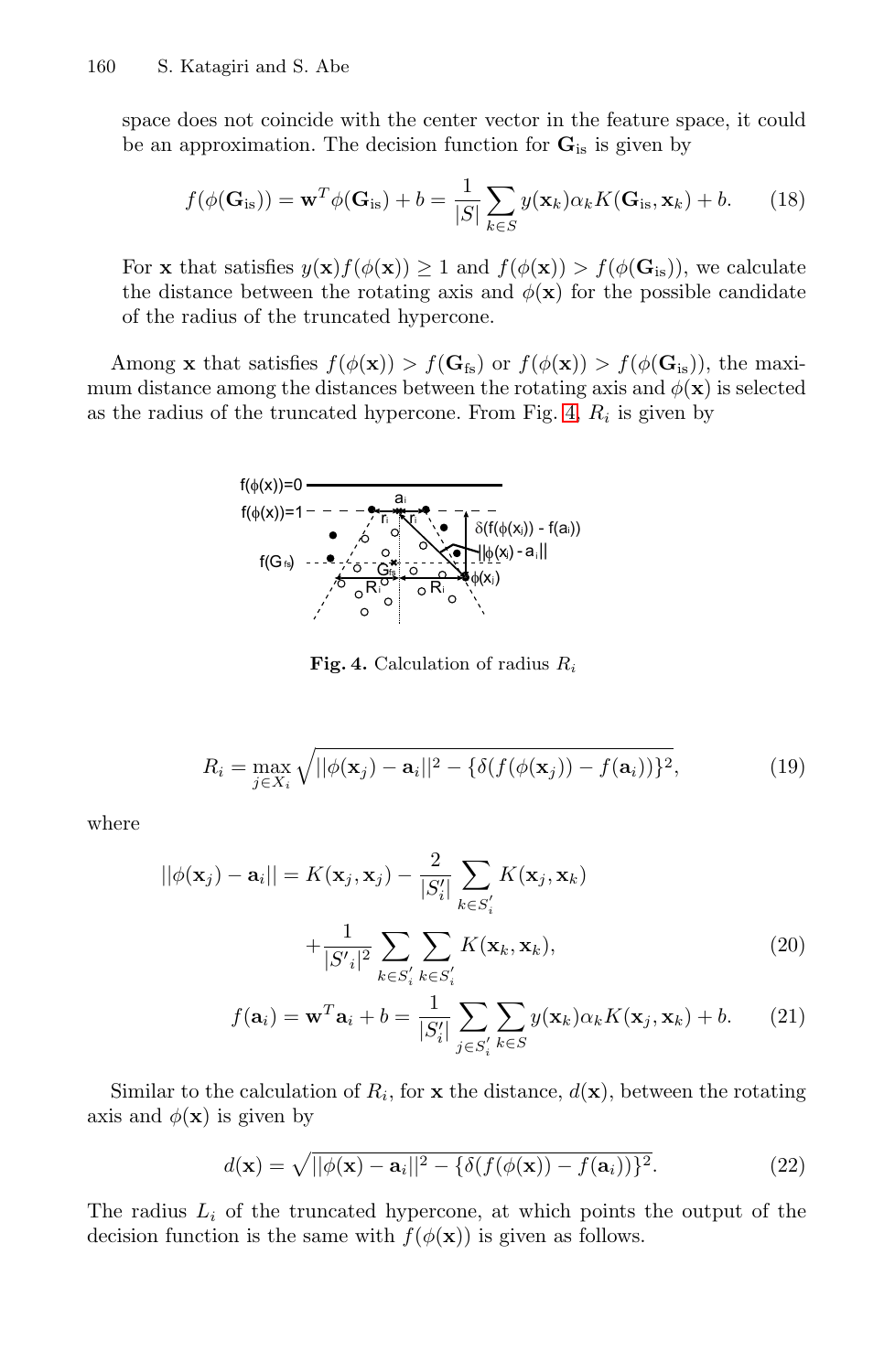1. The use of  $f(\mathbf{G}_{fs})$  for the truncated hypercone shift

For **x** that satisfies  $f(\phi(\mathbf{x})) > 1 + m_1(f(\mathbf{G}_f)-f(\mathbf{a}_i))$ , we calculate  $L_i$  by

$$
L_i = r_i + (R_i - r_i) \times \frac{\left(f(\phi(\mathbf{x})) - m_1\{f(\mathbf{G}_{fs}) - f(\mathbf{a}_i)\}\right) - f(\mathbf{a}_i)}{f(R_i) - f(\mathbf{a}_i)}.
$$
 (23)

2. The use of max  $f(\phi(\mathbf{x}))$  for the truncated hypercone shift For  $\mathbf{x}_j$  ( $j \in X_i$ ) belonging to class i, we calculate max $j \in X_i$ ,  $f(\phi(\mathbf{x}_j))$ . Then for **x** that satisfies  $f(\phi(\mathbf{x})) > 1 + m_2(\max_{j \in X_i} f(\phi(\mathbf{x}_j)) - f(\mathbf{a}_i))$ , we calculate  $L_i$  by

$$
L_i = r_i + (R_i - r_i) \times \frac{\left(f(\phi(\mathbf{x})) - m_2 \{\max_{j \in X_i} f(\phi(\mathbf{x}_j)) - f(\mathbf{a}_i)\}\right) - f(\mathbf{a}_i)}{f(R_i) - f(\mathbf{a}_i)}.\tag{24}
$$

3. The use of  $f(\phi(\mathbf{G}_{is}))$  in the truncated hypercone shift For **x** that satisfies  $f(\phi(\mathbf{x})) > 1 + m_3(f(\phi(\mathbf{G}_{is})) - f(\mathbf{a}_i))$ , we calculate the following L*i*:

$$
L_i = r_i + (R_i - r_i) \times \frac{\left(f(\phi(\mathbf{x})) - m_3\{f(\phi(\mathbf{G}_{is})) - f(\mathbf{a}_i)\}\right) - f(\mathbf{a}_i)}{f(R_i) - f(\mathbf{a}_i)}.
$$
(25)

<span id="page-8-0"></span>If we set  $m_1, m_2, m_3$  $m_1, m_2, m_3$  $m_1, m_2, m_3$  $m_1, m_2, m_3$  to 0, we delete data without shifting truncated hypercones. If  $d(\mathbf{x}) < L_i$ 

is satisfied we delete **x**.

# **5 Performance Evaluation**

We evaluated the effectiveness of the proposed method using the two-class benchmark problems listed in Table  $1<sup>1</sup>$  Each problem consists of 100 or 20 training and test data sets. Except for banana, ringnorm, and thyroid data sets, we normalized the input range into [0, 1].

For each of 100 or 20 training data sets in a two-class problem, we generated the incremental training data sets, dividing each training data set into subsets with 5% of the training data. In each incremental training step, we added a subset to the classifier.

<span id="page-8-1"></span>Training of SVMs was done by the primal-dual interior-point method combined with the decomposition techniques.

We compared the proposed and conventional methods for the optimal kernel and margin parameter C. We determined the optimal kernel by 5-fold crossvalidation using the first five training data sets for the polynomial kernels with  $d = [2, 3, 4]$  and RBF kernels with  $\gamma = [0.1, 1, 10]$ , and the margin parameter  $C =$ 

<sup>1</sup> http://ida.first.fraunhofer.de/projects/bench/benchmarks.htm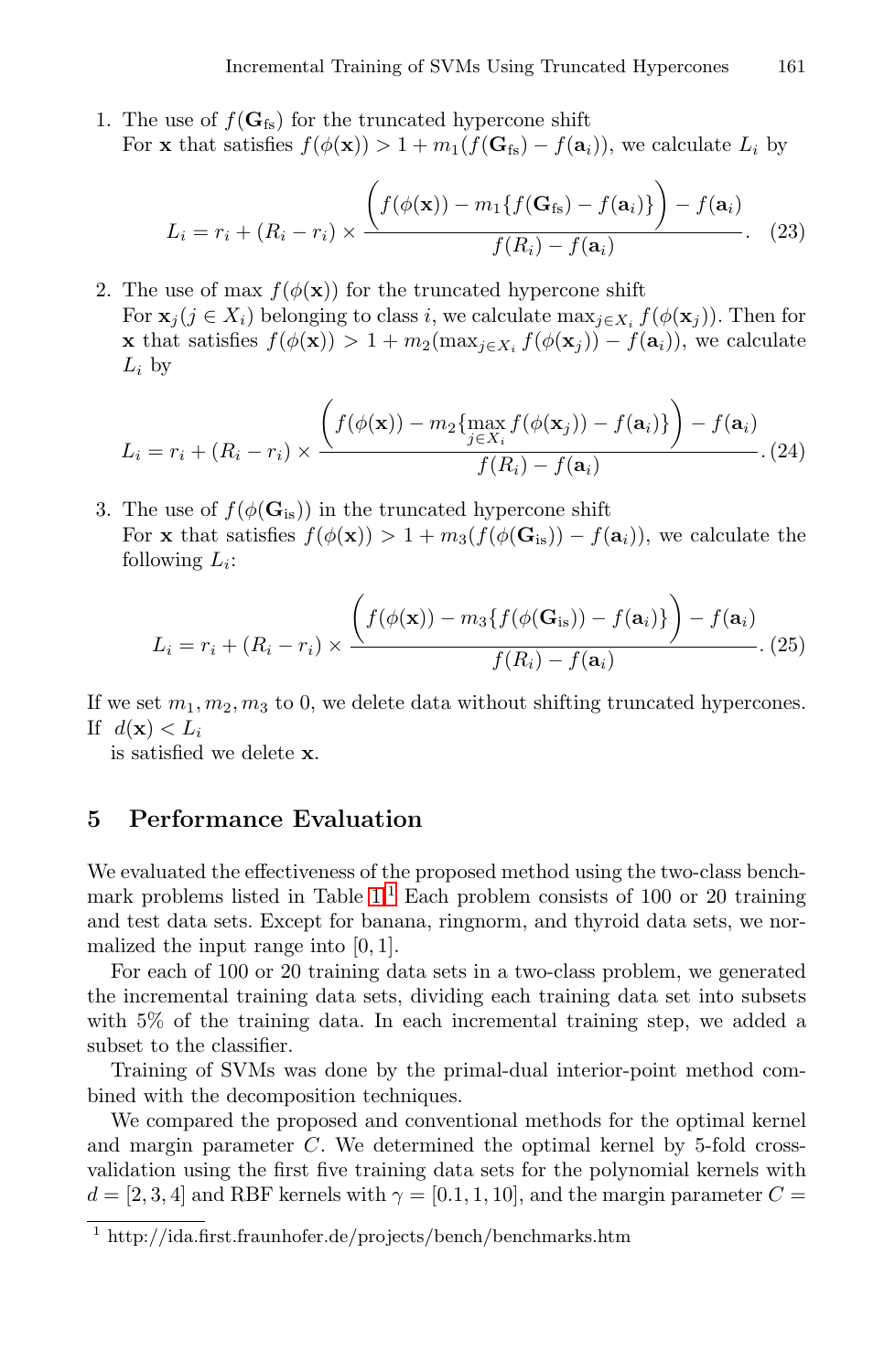<span id="page-9-0"></span>**Table 1.** Specifications of two-class data sets

|                 |     |           |                | Trn Test Inputs Classes Sets |     |
|-----------------|-----|-----------|----------------|------------------------------|-----|
| Banana          | 400 | 4900      | $\overline{2}$ | 2                            | 100 |
| B. cancer       | 200 | 77        | 9              | 2                            | 100 |
| <b>Diabetes</b> | 468 | 300       | 8              | 2                            | 100 |
| German          | 700 | 300       | 20             | 2                            | 100 |
| Heart           | 170 | 100       | 13             | 2                            | 100 |
| Image           |     | 1300 1010 | 18             | 2                            | 20  |
| Ringnorm        | 400 | 7000      | 20             | $\overline{2}$               | 100 |
| F. solar        | 666 | 400       | 9              | 2                            | 100 |
| Splice          |     | 1000 2175 | 60             | 2                            | 20  |
| Thyroid         | 140 | 75        | 5              | 2                            | 100 |
| Twonorm         | 400 | 7000      | 20             | 2                            | 100 |
| Waveform        | 400 | 4600      | 21             | 2                            | 100 |

**Table 2.** Parameter setting

| Data            |              |      |                |        |                  |                |                | Kernel Batch Hplane Sphere Tcone-1 Tcone-2 Tcone-3 |
|-----------------|--------------|------|----------------|--------|------------------|----------------|----------------|----------------------------------------------------|
|                 |              | C    | β              | $\rho$ | $\theta$         | m <sub>1</sub> | m <sub>2</sub> | m <sub>3</sub>                                     |
| Banana          | $\gamma$ 1   | 10   | $\overline{2}$ | 0.5    | $\Omega$         | 0.5            | 0.08           | 0.5                                                |
| B. cancer       | $\gamma$ 1   | 1    | 0.01           | 0.5    | $\theta$         | 0.5            | 0.08           | 0.5                                                |
| <b>Diabetes</b> | d2           | 50   | 0.5            | 0.5    | $\theta$         | 0.5            | 0.08           | 0.5                                                |
| German          | $\gamma$ 1   | 10   | 0.1            | 0.5    | $\theta$         | 0.5            | 0.08           | 0.5                                                |
| Heart           | $\gamma$ 1   | 50   | 0.5            | 0.5    | $\Omega$         | 0.5            | 0.08           | 0.5                                                |
| Image           | $\gamma$ 1   | 1000 | $\overline{2}$ | 0.5    | $\Omega$         | 0.5            | 0.08           | 0.5                                                |
| Ringnorm        | $\gamma$ 0.1 | 1    | 0.1            | 0.5    | $\Omega$         | 0.5            | 0.08           | 0.5                                                |
| F. solar        | d2           | 10   | 0.5            | 0.5    | $\Omega$         | 0.5            | 0.08           | 0.5                                                |
| <b>Splice</b>   | $\gamma$ 10  | 1    | 0.1            | 0.5    | $\Omega$         | 0.5            | 0.08           | 0.5                                                |
| Thyroid         | d2           | 1    | 1              | 0.5    | $\Omega$         | 0.5            | 0.08           | 0.5                                                |
| Twonorm         | d4           | 50   | $\overline{2}$ | 0.5    | $\Omega$         | 0.5            | 0.08           | 0.5                                                |
| Waveform        | $\gamma$ 1   | 1    | 0.1            | 0.5    | $\left( \right)$ | 0.5            | 0.08           | 0.5                                                |

[1, 10, 50, 100, 500, 1000, 2000, 3000, 5000, 8000, 10000, 50000, 100000]. (Please refer to [7] for the detailed selection procedure.)

For the conventional method that uses the hyperplane (Hplane), we set  $\beta$ so that the generalization ability is comparable with that of batch training. This parameter setting is to compare the numbers of deletable data and is not realizable. For the conventional method that uses hyperspheres (Sphere) we set  $\rho = 0.5$  and  $\theta = 0$  [7].

For the proposed method, since  $m_1$  and  $m_3$  are not upper bounded, we set  $m_1$  and  $m_3 = [0.1, 0.2, 0.3, 0.4, 0.5, 0.6, 0.7, 0.8, 0.9, 1, 3, 5, 8, 10]$ . Since  $m_2$  satisfies  $0 \le m_2 \le 1$ , we set  $m_2 = [0.01, 0.03, 0.05, 0.08, 0.1, 0.2, 0.3, 0.4, 0.5, 0.6,$  $(0.7, 0.8, 0.9, 1]$ . As an initial test, using the diabetes data set, which has the medium number of training data and the medium number of the input variables (8 variables), the twonorm data set with 20 input variables, and waveform with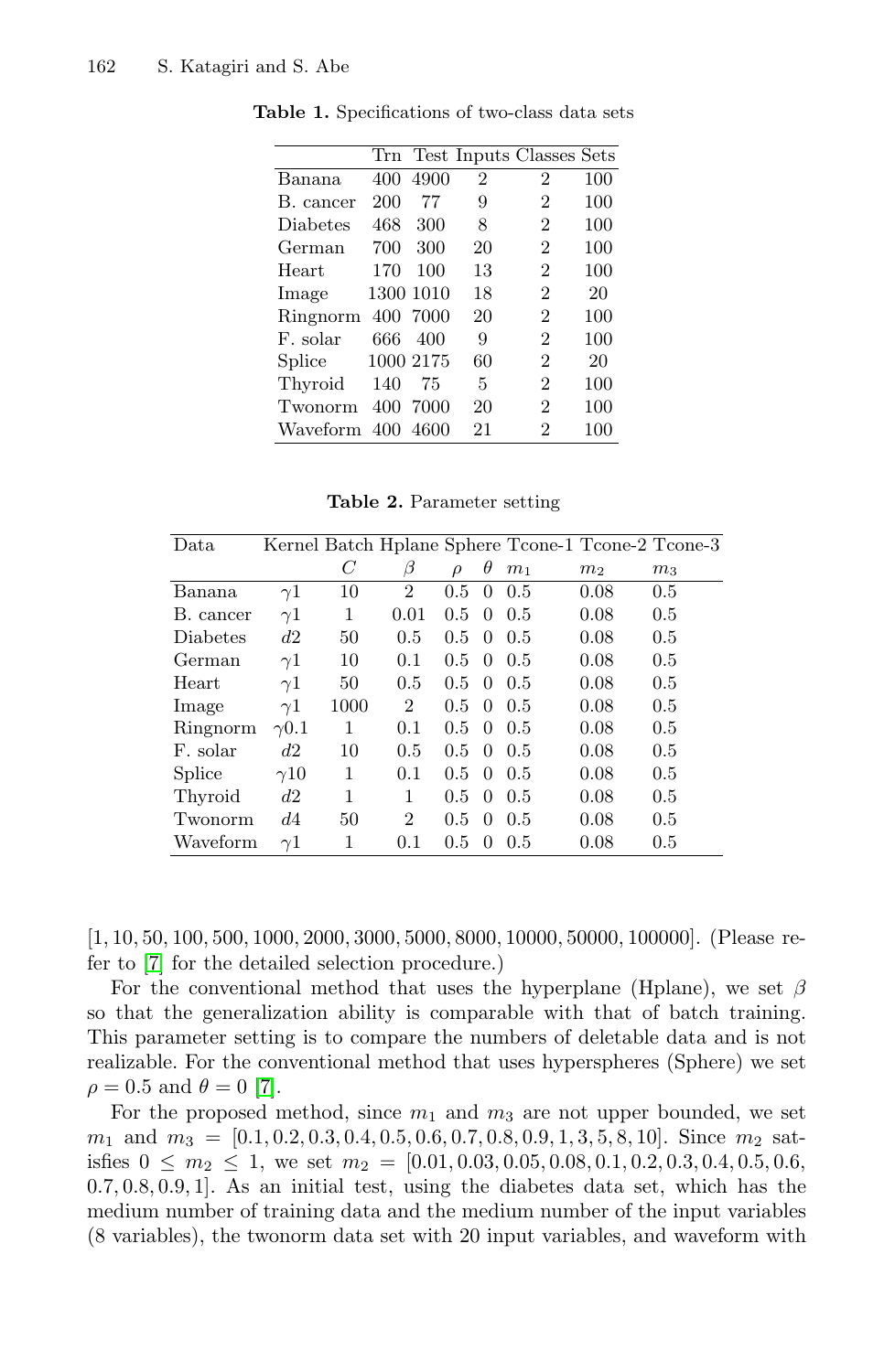| $\overline{\text{Data}}$ | Term                        | Batch                                         | Hplane                                | Sphere                                             | Tcone-1                                                             | $T$ cone-2                               | $Toone-3$                                                                                             |
|--------------------------|-----------------------------|-----------------------------------------------|---------------------------------------|----------------------------------------------------|---------------------------------------------------------------------|------------------------------------------|-------------------------------------------------------------------------------------------------------|
| Banana                   | Test                        |                                               |                                       |                                                    |                                                                     |                                          | $89.31 \pm 0.53$ $89.31 \pm 0.53$ $89.31 \pm 0.53$ $88.40 \pm 1.92$ $88.20 \pm 1.83$ $89.31 \pm 0.53$ |
|                          | Trn                         |                                               |                                       | $91.95 \pm 1.30$ $91.93 \pm 1.30$ $91.93 \pm 1.30$ | $91.14 + 2.45$                                                      | $91.03 \pm 2.24$                         | $91.94 + 1.30$                                                                                        |
|                          | Del                         | 73.<br>.6+2.3                                 | $3 + 3.7$<br>64                       | $69.8 + 2.7$                                       | 70.                                                                 | $5 + 3.2$                                |                                                                                                       |
| B. cancer                | Test                        | 73.25+4.53                                    | $73.25 \pm 4.53$                      | 73.25±4.53                                         | $73.25 \pm 4.53$                                                    | $73.25 + 4.53$                           | 73.25+4.53                                                                                            |
|                          | Trn                         |                                               |                                       |                                                    | $82.80 \pm 1.72$ $82.80 \pm 1.72$ $82.80 \pm 1.72$ $82.80 \pm 1.71$ | $82.80 \pm 1.72$                         | 82.80+1.72                                                                                            |
|                          | Del                         | .85                                           | $+1.85$                               | $\cup$<br>$+0$                                     | $0.0 + 0.$<br>.44+1.88                                              | .0+0.2<br>$^{\circ}$                     | $0.0 + 0.0$<br>.90                                                                                    |
| Diabetes                 | <b>Test</b><br>$_{\rm Trn}$ | 76.4<br>78.48                                 | .22<br>.48                            | 76.46±1.85<br>.22<br>78.48                         | 76.<br>$78.52 \pm 1.18$                                             | .88<br>76.<br>44<br>. 23<br>78.48        |                                                                                                       |
|                          | Del                         | 45.5                                          | 3<br>$+8$<br>5                        | $27.8 \!\pm\! 13.4$                                | 31<br>$\pm 16.1$                                                    | $26.9 + 16.6$                            | 31                                                                                                    |
| German                   | Test                        | 76.63<br>-14                                  | $.70 + 2.26$<br>76.                   | 76.63+2.14                                         | 76.63+2.14                                                          | $76.65 + 2.$                             | 76.63                                                                                                 |
|                          | $_{\rm Trn}$                | $+1.27\,$<br>81.                              | $80.94 + 1$<br>.41                    | 81.<br>$4 + 1.27$                                  | $81.14 + 1.27$                                                      | $4 + 1.29$<br>81                         | 81.<br>30                                                                                             |
|                          | Del                         | $43.8 + 1$<br>.5                              | $33.8 + 5$                            | $35.5 \pm 3.7$                                     | $30.8 + 6.8$                                                        | 33                                       | 21                                                                                                    |
| Heart                    | Test                        | +3.39<br>83.68                                | 83.68±3.39                            | 83.68±3.39                                         | 82.84±<br>4.58                                                      | 82<br>b.b.                               | 83                                                                                                    |
|                          | $_{\rm Trn}$                |                                               |                                       | $85.95 \pm 1.92$ $85.95 \pm 1.92$ $85.95 \pm 1.92$ | $85.29 \pm 3.90$                                                    | $85.32 \pm 4.00$                         | $85.74 {\pm} 2.18$                                                                                    |
|                          | DeI                         | $56.3 + 3.4$                                  | 24.9+21.9                             | $32.4 + 27.6$                                      | $35.4 {\pm} 25.8$                                                   | $32.3 {\pm} 23.2$                        | 36.0<br>$\bf+26.1$                                                                                    |
| Image                    | Test                        | 97.14±0.48                                    | $97.12 \pm 0.47$                      | $97.13 \pm 0.48$                                   | $96.30 \pm 0.71$                                                    | $96.48 \pm 0.50$                         | 96.03+                                                                                                |
|                          | Trn<br>Del                  | $98.60 + 0.18$ $98.60 + 0.17$<br>$88.3 + 0.7$ |                                       | $98.60 \pm 0.18$<br>$61.7 + 4.7$                   | 97.82±0.44                                                          | $98.08\pm$<br>0.31                       | $97.41 + 0.80$<br>83.                                                                                 |
|                          | Test                        | 98.41<br>$+0.10$                              | $60.2 {\pm} 3.8$<br>$98.41 + 0.10$    | $98.41 + 0.10$                                     | $80.6 + 4.7$<br>98.41                                               | 83<br>98<br>$+()$                        | $+5$<br>98.41<br>±0.10                                                                                |
| Ringnorm                 | Trn                         | $99.91 \pm 0.15$                              | $99.91 \pm 0.15$                      | $99.91 + 0.15$                                     | $99.91 + 0.15$                                                      | . 10<br>99.91<br>.15                     | 99.91                                                                                                 |
|                          | Del                         | 61                                            | $45.6 + 16.3$                         |                                                    |                                                                     | 35.9                                     | 24.                                                                                                   |
| F. solar                 | $\operatorname{Test}$       | 68.29±1.85                                    | 68<br>.85                             | $68.29+$<br>.85                                    | $\pm 2.34$<br>67                                                    | 68.30<br>85                              | $7\pm2.56$<br>67.                                                                                     |
|                          | $_{\rm Trn}$                |                                               | 68.19+1.26.68.19+1.26                 | $68.19 + 1.26$                                     | .84<br>67.82+1                                                      | 68.19<br>26                              | 67.81+1.85                                                                                            |
|                          | Del                         | 18.9+1.9                                      | $4.5 + 3.5$                           | $5 + 8.6$                                          | $\cdot$                                                             |                                          |                                                                                                       |
| Splice                   | Test                        | 88.66+0.71                                    | 88.66+0.72                            | 88.66+0                                            | 88.66+0                                                             | 88.66+                                   | $88.66{\pm}0$                                                                                         |
|                          | Trn                         | $99.09 + 0.24$                                | $99.09 \pm 0.24$                      | $99.09 + 0.$<br>24                                 | $99.09 + 0$                                                         | 99.1                                     | $99.09 + 0.24$                                                                                        |
|                          | Del                         | 26.5+1                                        | 7                                     | 13.2<br>12                                         | З.<br>2                                                             | З.<br>2.3                                | 8.4<br>$\pm 7.7$                                                                                      |
| Thyroid                  | <b>Test</b>                 | 96.31<br>.90                                  | 96.31<br>$+1.90$                      | 96.31<br>.90                                       | $95.43 + 2.63$                                                      | 95.84<br>29                              | $95.33+$<br>.34                                                                                       |
|                          | Trn                         | $99.34 + 0.49$                                | $99.34 + 0.49$                        | $99.34 + 0.49$                                     | $98.50 + 2.03$                                                      | $98.82+$<br>.02                          | $97.84 + 4$<br>70                                                                                     |
|                          | Del                         | 88.9+1.3                                      | $66.5+$                               | 60.9+6.7                                           | $83.0 + 3.6$                                                        | $82.0 + 7.4$                             | 78                                                                                                    |
| Twonorm                  | $\operatorname{Test}$       | 97.57+0                                       | $+$                                   | 12<br>$97.57 \pm 0.$                               | 97.<br>13<br>.56+0.                                                 | 97<br>12<br>.57+                         | 97.<br>.57±0                                                                                          |
|                          | $_{\rm Trn}$                | $98.24 \pm 0.55$                              | $98.24 \pm 0.55$                      | $98.24 \pm 0.55$                                   | $98.23 \pm 0.56$                                                    | $98.24 \pm 0.55$                         | $98.24 \pm 0.55$                                                                                      |
| Waveform                 | Del<br><b>Test</b>          | 79.1<br>$90.00 + 0.45$                        | $57.5 \!\pm\! 6.4$<br>90.<br>.00±0.45 | .2 $\pm6.8$<br>51<br>$90.00 \pm 0.45$              | $47.6 \!\pm\! 5.8$<br>$90.00 \pm 0.43$                              | .3±<br>7.5<br>71<br>$90.00 \pm 0$<br>.44 | 47.4+5<br>6<br>90.00<br>$+0.44$                                                                       |
|                          | $_{\rm Trn}$                | $93.51 \pm 1.37$                              |                                       | $93.51 \pm 1.37$ $93.51 \pm 1.37$ $93.52 \pm 1.38$ |                                                                     | $93.51 \pm 1.38$                         | $93.51 \pm 1.39$                                                                                      |
|                          | Del                         | $.6 + 2.$<br>61<br>$\cdot$                    | $36.8 {\pm} 28.0$                     | $38.2 {\pm} 25.7$                                  | $37.3 \pm 25.2$                                                     | $39.8 \pm 26.8$                          | 34.1<br>$\pm 23.0$                                                                                    |
|                          |                             |                                               |                                       |                                                    |                                                                     |                                          |                                                                                                       |

**Table 3.** Performance comparison (%)

21 input variables, we incrementally trained the SVM with the optimal kernel and the optimal value of C for the above parameter setting of  $m_1$ ,  $m_2$ , and  $m_3$ and selected  $m_1 = 0.5$ ,  $m_2 = 0.08$ , and  $m_3 = 0.5$ , by which setting sufficient data deletion was done with the generalization performance comparable to that of batch training.

Table 2 lists the parameter values used in the experiments. In the table, "Kernel" denotes the kernel and the parameter value determined by cross-validation. For instance,  $\gamma$ 1 means RBF kernels with  $\gamma = 1$  and d2 means polynomial kernels with degree  $d = 2$ . The results are shown in "Batch," "Hplane," "Sphere," and "Tcone" columns. For the proposed method, "Tcone-i"  $(i = 1, 2, 3)$  denotes that the parameter  $m_i$  is used. From the table, the optimal value of  $\beta$  changes as the classification problem changes.

Table 3 lists the results. "Test" and "Trn" rows show the average recognition rates and their standard deviations of the test and training data when incremental training is finished. The "Del" row shows the number of deleted training data divided by the number of training data. For batch training, the number of deleted training data is calculated by the number of training data minus the number of support vectors. Thus, the "Del" value for batch training is the upper bound of that of incremental training if all the support vectors are kept by incremental training.